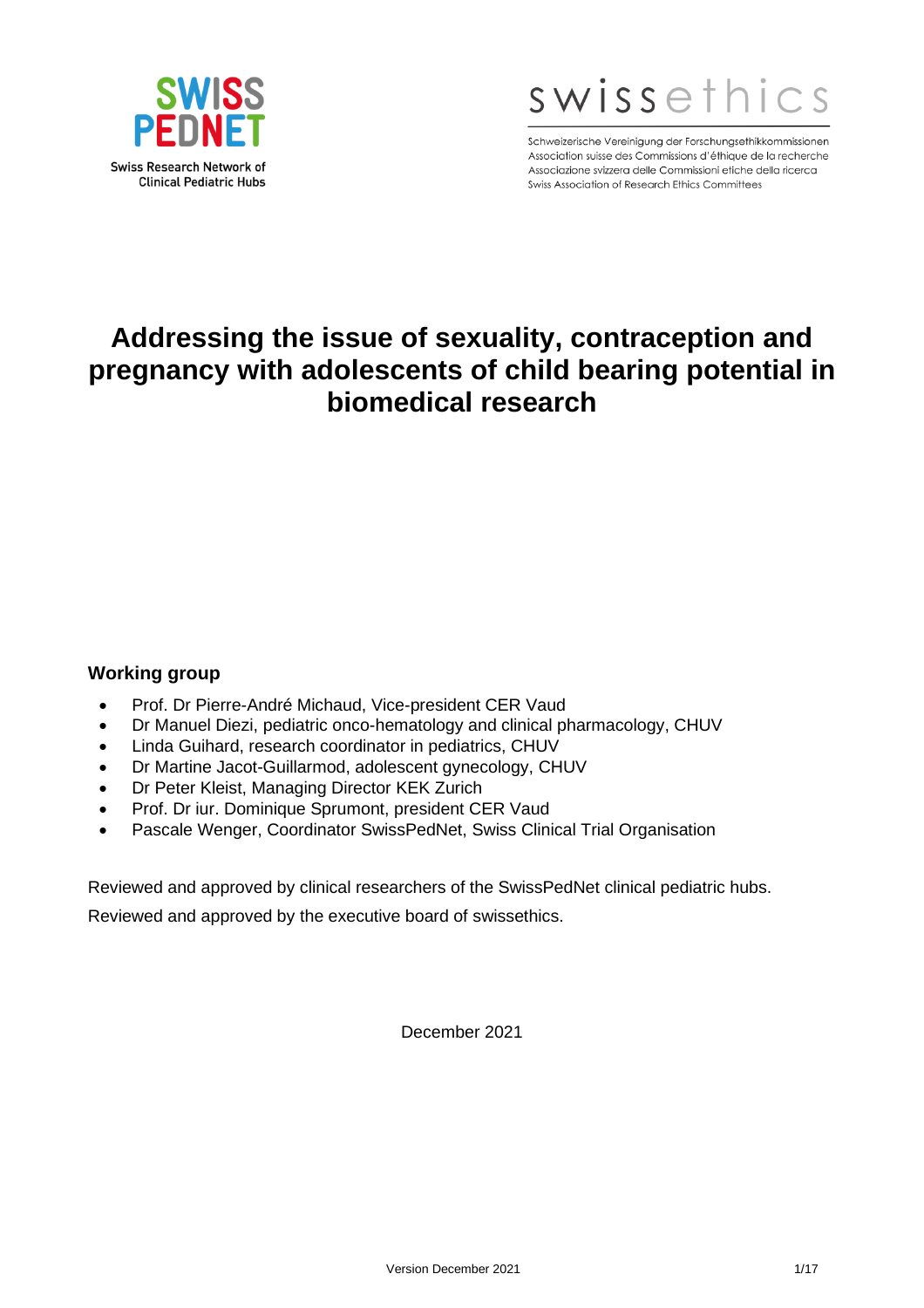This guide provides a concrete guidance as how to respond to the situation of minor adolescents of Child Bearing Potential (CBP) who may be enrolled in biomedical research and/or need to receive potentially teratogenic medication. It advises on how to deal with the issue of adolescents of CBP in regards to the prescription and maintenance of contraceptives as well as the use of pregnancy test. It gives suggestions as how to react to the adolescent who claims/needs confidentiality. It offers a tool on how to assess an adolescent's functioning and lifestyles.

# **Objectives**

The issue of contraception and pregnancy among women participating in clinical trials (whether healthy females or individuals suffering from a disease) is an important topic, given the potential harmful effect of various therapeutic procedures tested. As stated by the European Medicines Agency «precautions to prevent pregnancy include pregnancy testing (e.g. based on the β-subunit of HCG), use of highly effective methods of birth control and study entry only after a confirmed menstrual period, and in most instances, protocols require the use of an effective contraception during the trial and for some time after completion of the trial, among females, in several occurrences among males or partners as well»<sup>1</sup>. In other terms, most protocols for investigational drugs stipulate that Women of Child Bearing Potential (WoCBP) must use a recognized method of contraception and commonly specify a combination of chemical and barrier methods.

The issue of minor adolescents of childbearing age is difficult to deal with, given the young person's rights for confidential care and the obligation to adopt the same protection standards as those used for adult individuals. While swissethics has recently issued a brochure on how to deal with clinical trials among healthy children and adolescents<sup>2</sup>, this brochure does not provide any specific guidance regarding the issue of reproductive life. Interestingly, other documents pertaining to the involvement of adolescents in research and clinical trials do not mention how to concretely handle the issue of sexual life and minors of Child Bearing Potential (CBP)<sup>3-5</sup>. Moreover, protocols are not always explicit as how to deal with this matter.

The objective of this document is to provide concrete guidance as how to respond to the situation of minor adolescents of childbearing age who may be enrolled in a clinical trial. To much extent, the content of this document, based on available publications<sup>6-9</sup> also addresses the topic of prescribing medication or procedures that are licensed by Swissmedic but have a teratogenic potential. The legal and ethical issues linked with this situation are described in details in annex 1.

# **Adolescent sexual and reproductive health**

Any female adolescent who has a pubertal development at Tanner stages 3 to 5 is potentially able to become pregnant. Assessing Tanner stage is usually not difficult<sup>10, 11</sup>, either by direct examination or using drawings of the five stages or asking questions (adolescent's selfassessment<sup>1</sup>, see annex 4)<sup>12</sup>. Indeed, while pregnancy can theoretically occur by Tanner stage 3 (e.g. around the age of 10-12 years for most girls), one should remember that the majority of adolescents do not engage in intimate sexual activities, including active/penetrative sexual intercourse before the age of fifteen, sixteen or later. As a matter of fact, according to the most recent available data<sup>13</sup>, in Switzerland, the mean age for first sexual intercourse is 16.4 years among boys and 16.7 among girls.

As many trials last for several years, researchers including very young adolescents in a research should not forget that any adolescent could engage in sexual intercourse some time over the duration of the trial. This applies to youngsters with an heterosexual orientation, as well as to those belonging to LGBTQ+ orientations<sup>14, 15</sup>. During this period of life, sexual orientation is often not totally settled, so that behaviors can be unexpected and unpredictable<sup>16-18</sup>. In addition, while many professionals think that adolescents with a chronic condition do not engage in exploratory behavior (such as using drugs or having sex), this is wrong: young people with chronic conditions do adopt such behaviors as much or even earlier than their healthy peers<sup>19, 20</sup>. In other words, an abstinent

<sup>1</sup> The adolescent may make a self-assessment based on the drawings of the Tanner stages if the direct examination by the doctor is not appropriate or is not accepted. (annex 4)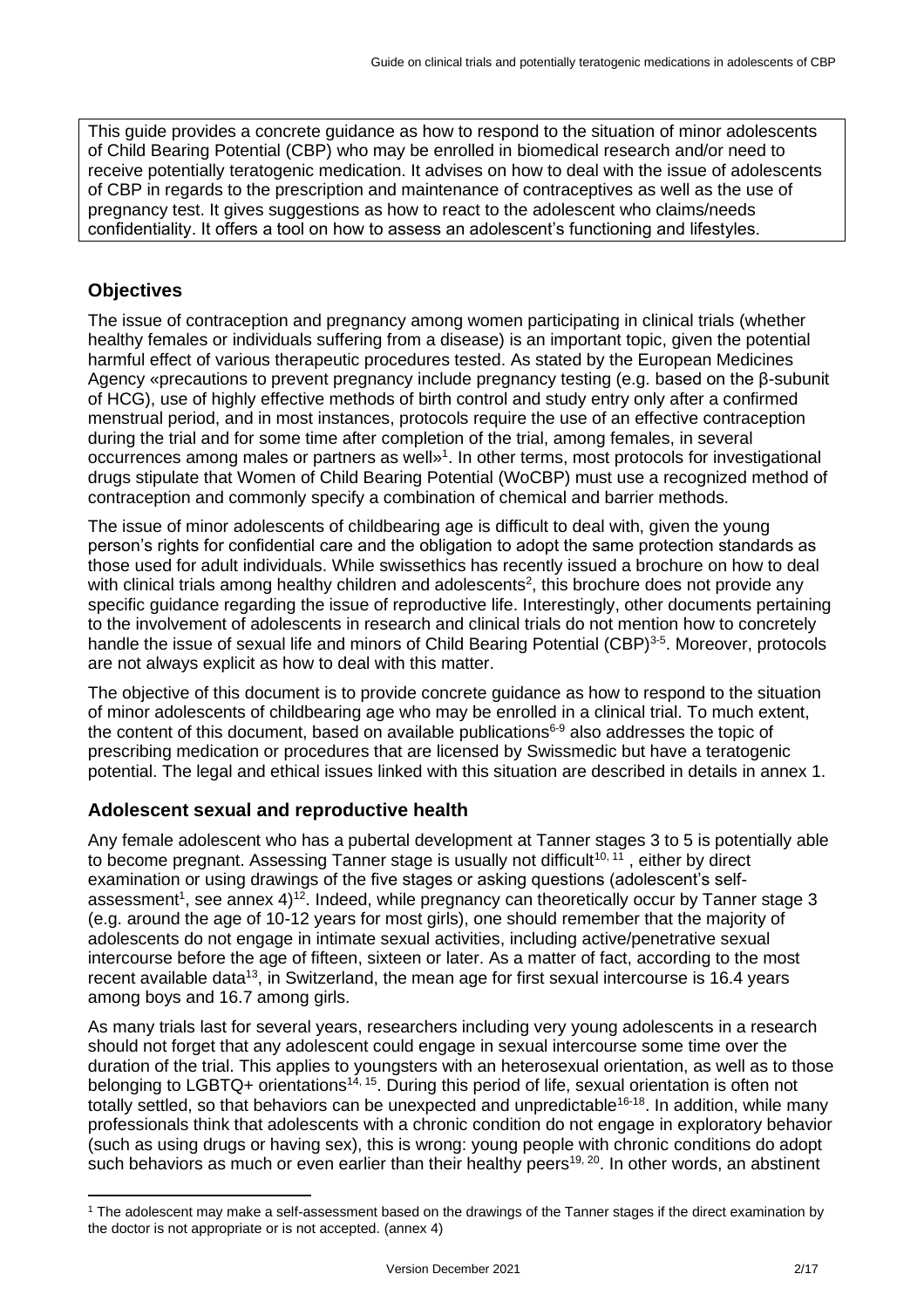adolescent at the inclusion in a clinical trial may become sexually active over time, a situation that needs to be regularly monitored.

Moreover, as sexual experiences are sometime not disclosed to the parents/ caregivers, at least initially, this information must be gathered in a secured, empathetic and confidential atmosphere<sup>21</sup>. Such confidential care is granted to any adolescent who is considered competent, meaning able to reflect appropriately and make autonomous decisions<sup>4, 6, 8, 22</sup> (see annex 2). At the same time, for many parents or guardians, raising the issue of a contraception requirement comes as a shock and may deter them from giving permission to participate in the trial. Thus, this situation must be handled with sensitivity.

### **Clinical trials with minor children of childbearing potential (CBP)**

Most protocols for investigational drugs stipulate that women of CBP must use a recognized method of contraception. They usually request pregnancy tests and the use of a combination of chemical and barrier methods; moreover, abstinence is most of the time not acceptable. The parents of a CBP adolescent involved in a clinical trial should be made aware of such protective measures.

Any competent adolescent should benefit from confidential care if asked for. In Switzerland, with regards to the purpose of research, it is legally admitted within the Human Research Act (HRA) that from the age of 14, an adolescent is competent and able to make autonomous decision. However, it may apply to younger adolescents especially when confidentiality is needed to explore the young person's lifestyles; it may as well not apply to some adolescents above 14 years of age who lack the cognitive and affective characteristics of competence (annex 2). Lastly, all professionals engaged in clinical trials involving CBP should be aware of the fact that the meaning of sexuality and of adolescent sexual behavior differs widely from one culture or religion to another<sup>22,23</sup>. Thus, the issue of contraception must be discussed in a respectful atmosphere and the investigator should carefully explore the adolescents' and the parents' views.

This means that for young adolescents, even not necessarily fully competent, information about sexual behavior should first be gathered in a confidential way, outside the presence of the parents. If an adolescent discloses active/penetrative sexual intercourse without the parents knowing, she should undergo a pregnancy test. Confidentiality could be maintained at least for a while and *as long as the adolescent can be considered as competent,* but in all circumstances, the adolescent should be *strongly* encouraged to disclose her situation to her parents or caregivers, especially if she is young (e.g. under 14 years of age). If the adolescent still refuses, parents might be notified that a contraception is routinely part of the protocol even for abstinent adolescents, or the adolescent should be removed from the trial. Importantly, many trials last for several months or years, so that the sexual activity of the adolescent should be frequently reviewed (e.g. every 1-3 month).

#### **Tackling the situation of the adolescent**

#### **Assessing the adolescent's competence**

The HRA sets the limit between childhood and adolescence at completed 14 year of age. However, given the broad range of cognitive and affective development among children, this does not mean that individuals younger than 14 years are not competent, nor are all individuals older necessarily competent in all situations. The assessment of adolescent competence (decisionmaking capacity) is a process that should be carefully conducted, often over more than one encounter (annex 2)<sup>8</sup>. Moreover, this evaluation should be conducted in the light of the situation: it is indeed different to provide confidentiality for an interview on lifestyles or for the decision to undergo an abortion or to continue a pregnancy. Research collaborators who are not used to perform such an assessment should ask for the support of senior experienced colleagues with some training in adolescent medicine.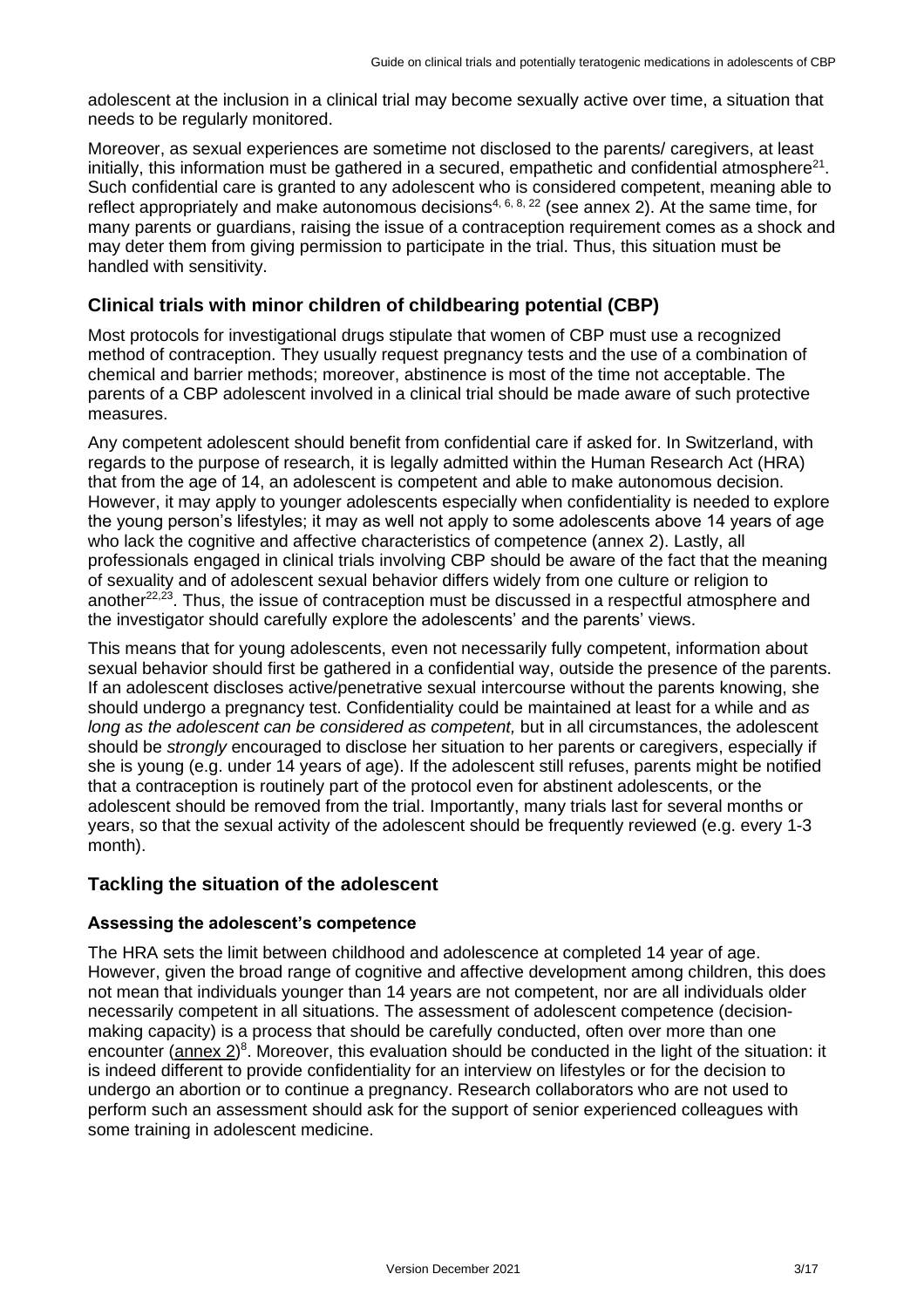#### **Delivering the information to the parents**

The information should be as comprehensive as possible, and parents should be encouraged to understand why a specific protocol requires a thorough review of the adolescent's lifestyles, including the issues of the adolescent's vision of the disease, the adherence to treatment, and more broadly health issues, lifestyles and exploratory behavior. The parents should know that there is a need to explore sexual behavior and, in some instance, to provide contraception and perform pregnancy tests. They should also be encouraged to understand why it is important, during this period of life, to have a discussion with the adolescent alone, keeping in mind that the adolescent will be encouraged to disclose most/ all the content of the confidential exchange. This procedure could be presented as a "routine", to avoid angry reactions from the parents; it should as well be expressed and discussed while taking into account the cultural and religious background of the family.

#### **Delivering the information to the adolescent**

As reminded in the above mentioned guide on health research among children<sup>2</sup>, the information regarding the trial should be delivered in a way that is appropriate to the adolescent's developmental stage and cognitive skills. It is not acceptable to provide such information in a kind of "top-down" attitude; rather, the health care professional should ask the adolescent to reformulate with her own words what has been understood<sup>2,  $23-25$ </sup>. The adolescent should be encouraged to disclose her vision of the situation, ask questions about her illness, the treatment/ trial and the prognosis<sup>7, 21, 26-28</sup>. This approach is closely linked with the evaluation of competence, of the capacity to make autonomous decisions.

#### **Evaluating the adolescent's situation and lifestyles, including sexual behaviour**

The clinical care of any adolescent requires a review of his/ her lifestyles<sup>29</sup>, covering topics such as living conditions, leisure and sports activity, social network, mental health, substance use, as detailed in annex 3. It is usually not difficult to obtain credible answers in the field of sexual behavior, as long as confidentiality is ensured; in addition, the reasons why these questions are raised should be carefully explained.

The assessment should be emphatic, non-judgmental and progressive, starting with inquiries around puberty, menstruations, opinions regarding sexuality and progressively moving on more intimate matters with straightforward questions such as (see annex 3):

- How would you define your gender affiliation?
- How would you define your sexual orientation?
- "Some girls at your age have sexual experience or intercourse, do you know of such situations?"
- "What about you?"
- "Have you ever had a sexual experience?"
- "How do you feel about having sex?"
- "Did you already have a sexual intercourse?
- "When do you imagine that it would happen?"
- "What would you do if you are asked to or have had a sexual intercourse?"

The questions should not be provided as a kind of checklist, but rather be brought according to the adolescent stage of development and cognitive capacity.

#### **How to make decisions regarding the involvement of adolescents with CBP**

The **algorithm** on annex 5 offers a systematic procedure as how to respond to different types of situations, knowing that adolescents can move quickly from one to another, so *that the procedure should be repeated over time*: every 3 months, or even more frequently according to the protocol, to the pubertal stage of the adolescent and to her psychosocial situation). The procedure can be run by the principal investigator, one of the researchers or a specially trained health professional as defined in the protocol. *This person should be identified prior the beginning of the study*.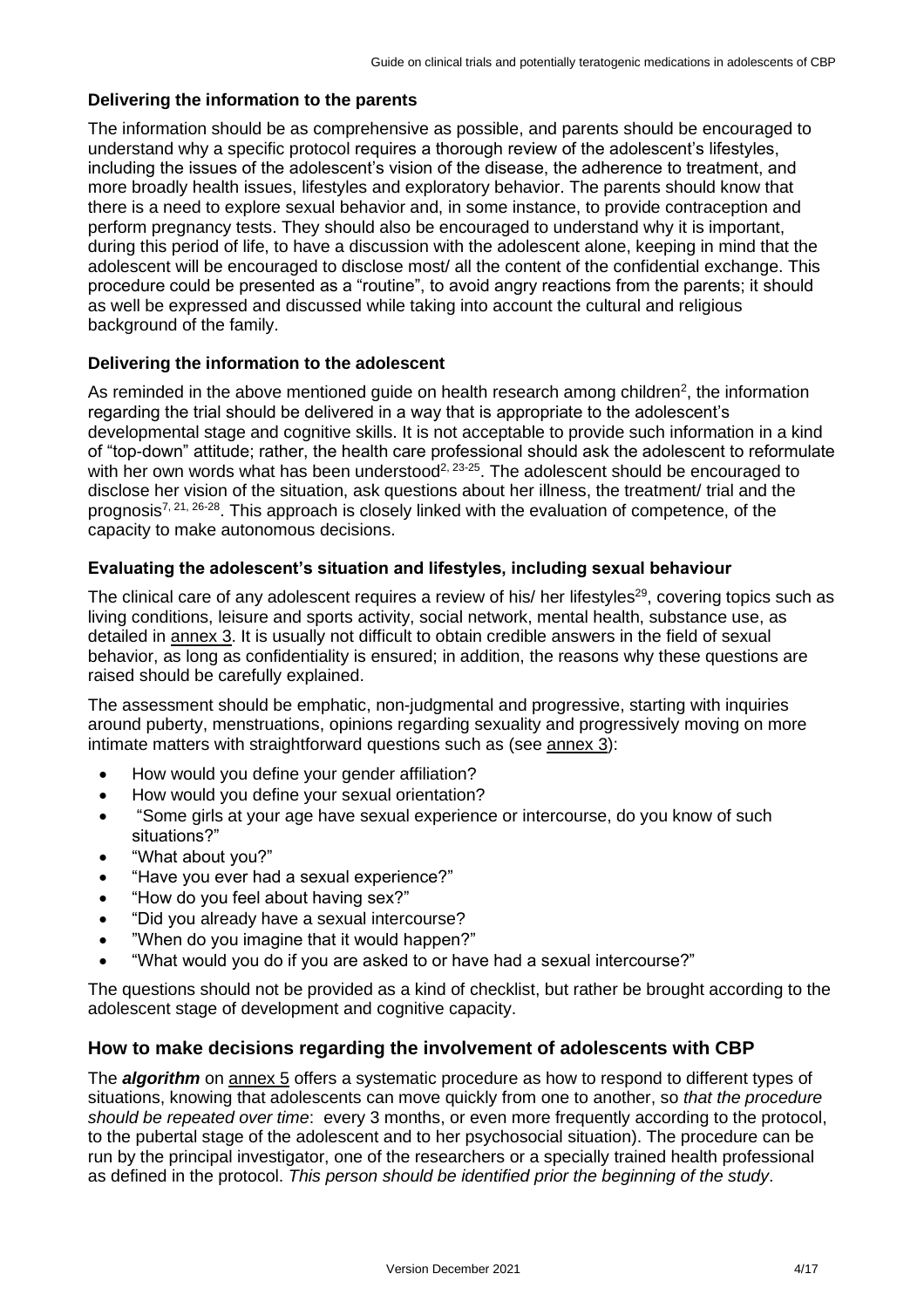- First, one needs to assess the Tanner stage of the adolescent. This is part of the usual assessment of the adolescent's situation that has to be maintained over the whole duration of the trial or treatment<sup>2</sup>. Annex 4 provides a description of the five Tanner stages.
- Next, the health professional needs to investigate in a confidential setting (at least when dealing with intimate matters) the lifestyle of any adolescents above Tanner stage 2, as described before and in annex 3. To much extent, this procedure can also be applied to adolescents Tanner stage 1 and 2, as it helps the researcher to anticipate future issues in the field of lifestyles and sexual behaviour; but of course, the content of the review must be adapted to the adolescent's cognitive and affective stage.
- For adolescents Tanner 1 or 2, or not disclosing *any* current or foreseen heterosexual activity, it may be acceptable to rely on abstinence, as long as it is made clear that the issue of sexual behavior will be monitored on a regular basis. However, abstinence is only a possible option if the adolescent is clearly able to judge the risks of pregnancy under research.
- If the adolescent is more than Tanner stage 2 and does not seem reliable, or if the adolescent is considering heterosexual activity in the near or middle-term future, or if she discloses a sexual activity (e.g. intimate exchanges, sexual intercourse) a pregnancy test should be performed<sup>2</sup>. This can be presented as a routine, to avoid concerns or "outraged" reactions from the parents or the adolescent.
- If the test is negative, the adolescent should be asked to consult a gynaecologist, a specialist already known, or, better, a specialized adolescent gynaecologist, to investigate further the situation and decide if, and what contraception can be offered and promoted<sup>30</sup>. As adherence to oral contraception (OC) is often sub optimal during adolescence, alternatives to the use of OC or condom should be proposed upfront, such as long-acting contraception<sup>31-34</sup>, that offers greater security (e.g. injectable, IUDs, implants). As it is the case for older women, periodic abstinence (e.g. using calendar, ovulation, symptom/ thermal, post ovulation methods) and withdrawal are not acceptable. If OC is kept as an alternative, remember that, even if it does not affect fertility, contraindications should be reviewed by the gynaecologist. Moreover, the decision should be made in collaboration with the research team, as some medication (including those prescribed as part of a clinical trial) interfere with OC.
- In some instances, the adolescent may not agree to disclose to the parents that she is sexually active. This is in principle acceptable for competent adolescents especially if 14 years of age or older (annex 2). If the adolescent remains opposed to such a disclosure, and depending on her age, one option is to tell the parents that contraception is required by the protocol (with regular pregnancy tests), and the other is to remove the adolescent from the trial. Keep in mind the fact that, in a very limited number of situations, disclosing the sexual activity of an adolescent to parents belonging to a strong religious community may lead them to send back the adolescent to the country of origin, enforce a marriage, or entail severe physical punishment and/or psychological abuse.
- Apart from the rare special circumstances just described above, sexually active adolescents, especially those under the age of 14, should be strongly encouraged to disclose to their parents the fact that they are sexually active, whatever their sexual orientation: this is a situation that requires specific skills and that should be dealt with either by the gynaecologist or a trained researcher or collaborator of the health care team. It often takes some time to convince the adolescent to do so.
- If the pregnancy test turns out to be positive, the parents should, with very few exceptions, be informed of the situation, and the discussion will be the same as it would be for any adolescent facing an unexpected pregnancy<sup>35-37</sup>. Again, research collaborators who are not used to deal with such situation should ask for the support of senior experienced colleagues with some training in adolescent medicine. The adolescent should not be involved in the trial, or be withdrawn from an ongoing trial and be sent to a gynaecologist and a social worker to discuss the issue of keeping the pregnancy or undergoing abortion. Nearly all such situations should be discussed with the parents/ caregiver – and, if possible, with the male partner. In rare instances, with an adolescent displaying full competence, and if disclosing the pregnancy to the parents bears extensive potential risks for the physical or psychosocial

<sup>&</sup>lt;sup>2</sup> Especially fully developed female adolescents are statistically more likely to become sexually active because they are more often together with older adolescents.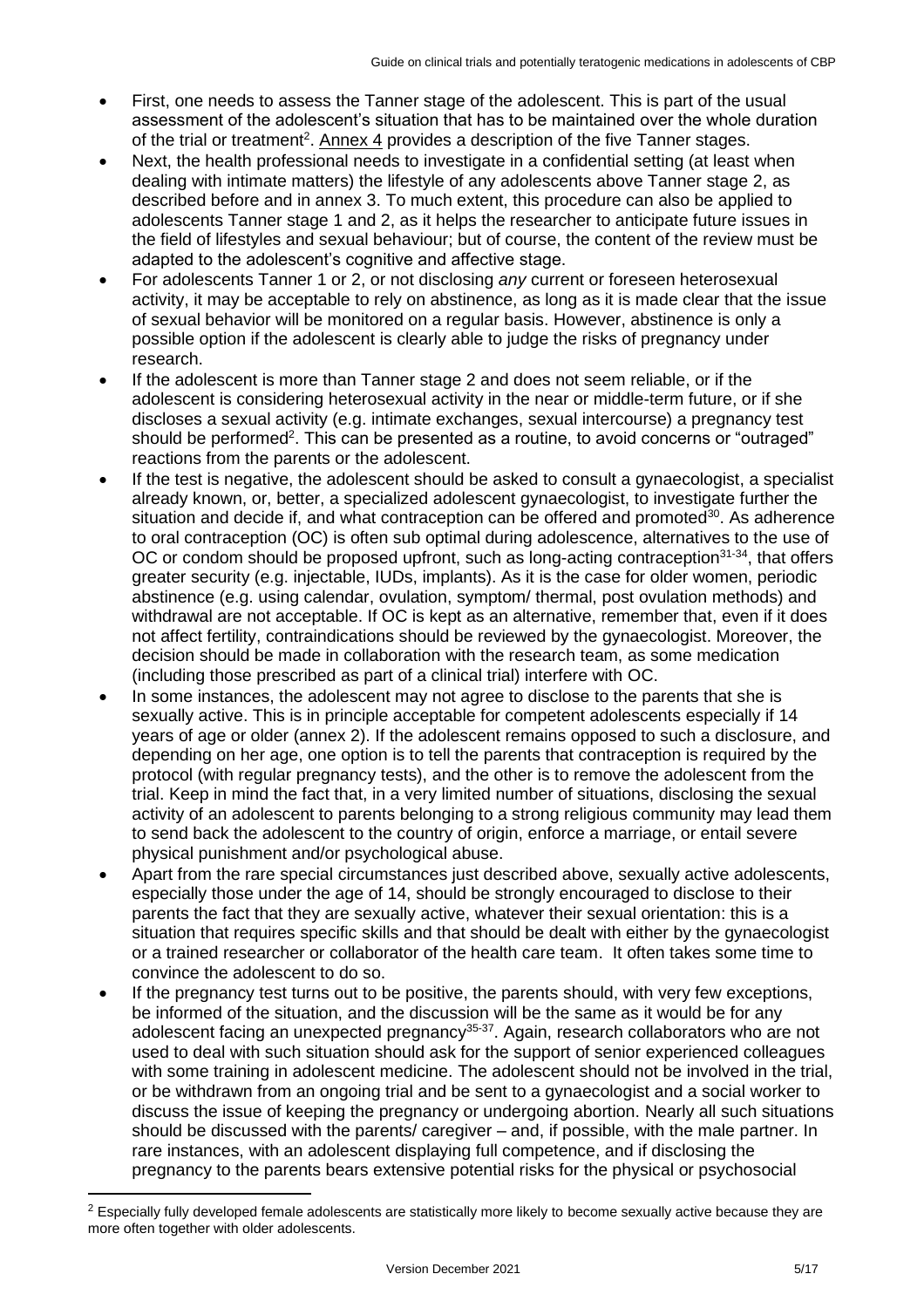health of the young woman, abortion can be performed with the support of a social worker or another trusted adult without the parents knowing. In Switzerland, most unexpected pregnancies end up with an abortion<sup>37</sup>. An enrolment of the adolescent in the trial after having had an abortion is open to discussion, but evidently should be considered only with an effective contraception, preferably of long-acting reversible type (IUDs, injectable, implants).

• If the pregnancy is continued, teratogenic therapies must of course be immediately terminated, or the adolescent should not be included in the trial.

#### **Annexes to this guide**

- Annex 1: Minor adolescents' rights and ethical issues
- Annex 2: Assessing the adolescent's competence
- Annex 3: Review of the adolescent's lifestyles: the HEEADSSS approach
- Annex 4: References

#### Annex 5: Tanner stages (adapted from Tanner J, 1962

Annex 6: Algorithm on how to deal with medication prescriptions to adolescents with CBP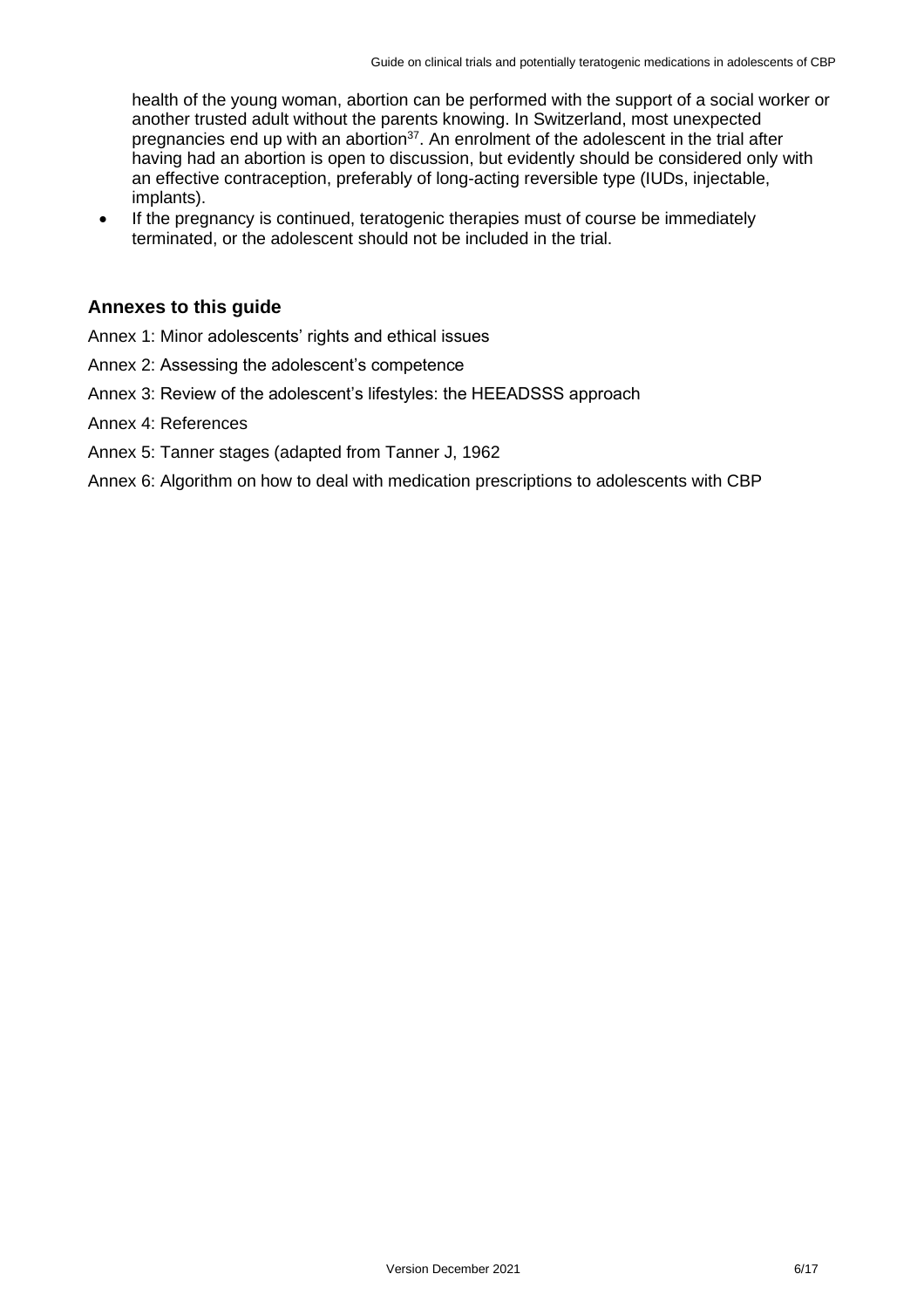# **ANNEX 1: Minor adolescents' rights and ethical issues**

Over the last two or three decades, minor children and adolescents have become more and more actively involved in decisions affecting their health and life<sup>23, 38-40</sup>. This trend is linked with important initiatives and documents issued, among others, by the United Nations and the World Health Organization<sup>41, 42</sup>.

# **Competence**

Competence or competency can be defined as the cognitive and mental ability to understand problems and make decisions. To some extent, competence is decision specific and is influenced by various environmental, cognitive and affective factors. For instance, a person may be competent to make a particular medical decision, but not necessarily another more complex or different one. Still, individuals having attained their majority (18 years) are legally considered as competent, unless they suffer from a psychological disturbance or intellectual impairments affecting their capacity to act rationally (art. 16 of the Swiss Civil Code).

Minor adolescents or even children can be considered competent, as long as, in a given situation, their health care provider and health care team deem them  $so^{25}$ . According to the Swiss Federal Tribunal, depending on the circumstances, minor as young as 13 year can be deemed competent to consent or refuse a medical intervention. Individuals considered as competent have thus a right for decision making and giving consent; in addition, they also deserve confidentiality and confidential health care. In other words, information is provided to the parents only with the consent of the child. The issue of confidentiality is of particular relevance when it comes to discuss with the adolescent his lifestyles, including intimate matters such as the use of substances and her sexual and reproductive life<sup>29, 36</sup>. Any health professional involved in the health care of an adolescent – and this includes access to research and clinical trials – must balance the need for the adolescent to benefit from privacy and confidentiality, and at the same time secure easy communication with the parents/ caregivers<sup>16, 43-45</sup>.

#### **Assent and consent: definition46, 47**

Informed consent means approval of the legal representative of the child and/ or approval by a competent child for medical interventions and procedures following appropriate information<sup>48</sup>. According to Art. 23 of the HRA, the adolescent above 14 years can consent alone if the research is associated with minimal risks only. Informed assent means a child's agreement to medical procedures in circumstances where he or she is not legally authorized or lacks sufficient understanding for giving formal consent. Even young children deserve explanations around medical procedure and must be invited to give an opinion, an assent (see art. 6 par. 3 of the 1997 Council of Europe Convention on Human Rights and Biomedicine). Medical procedure should not be imposed to children unless there are important health reasons to proceed; usually, delivering information in warm and respectful climate allows obtaining an assent from the child (e.g. vaccination, blood puncture etc.).

#### **Confidentiality21, 25, 36**

Respect of professional secrecy and confidentiality are the cornerstones of the trust patients are entitled to have in their physicians and caregivers. Many studies have confirmed the importance of confidentiality in the care of adolescents<sup>21</sup>, and this aspect of the clinical approach of adolescents is considered of utmost importance by young people who have been invited to give their opinion on good medical practice<sup>49, 50</sup>. Adolescents considered as competent automatically beneficiate from confidentiality if they ask for, and the health care professional should discuss this issue openly and privately on every occasion, selecting with the young patient which information should or should not be disclosed to parents or caregivers.

Granting adolescents' confidentiality does not mean that the whole content of an encounter should remain secret; young patients should be encouraged to share as much information as possible with their parents/ caregivers. In principle, adolescents who do not possess full competence could still be granted some confidentiality, as they may otherwise not divulge their behavior in specific areas such as sexual life. There are many obstacles for adolescents to receive confidential care and they should be addressed: some parents may be reluctant and should be convinced of the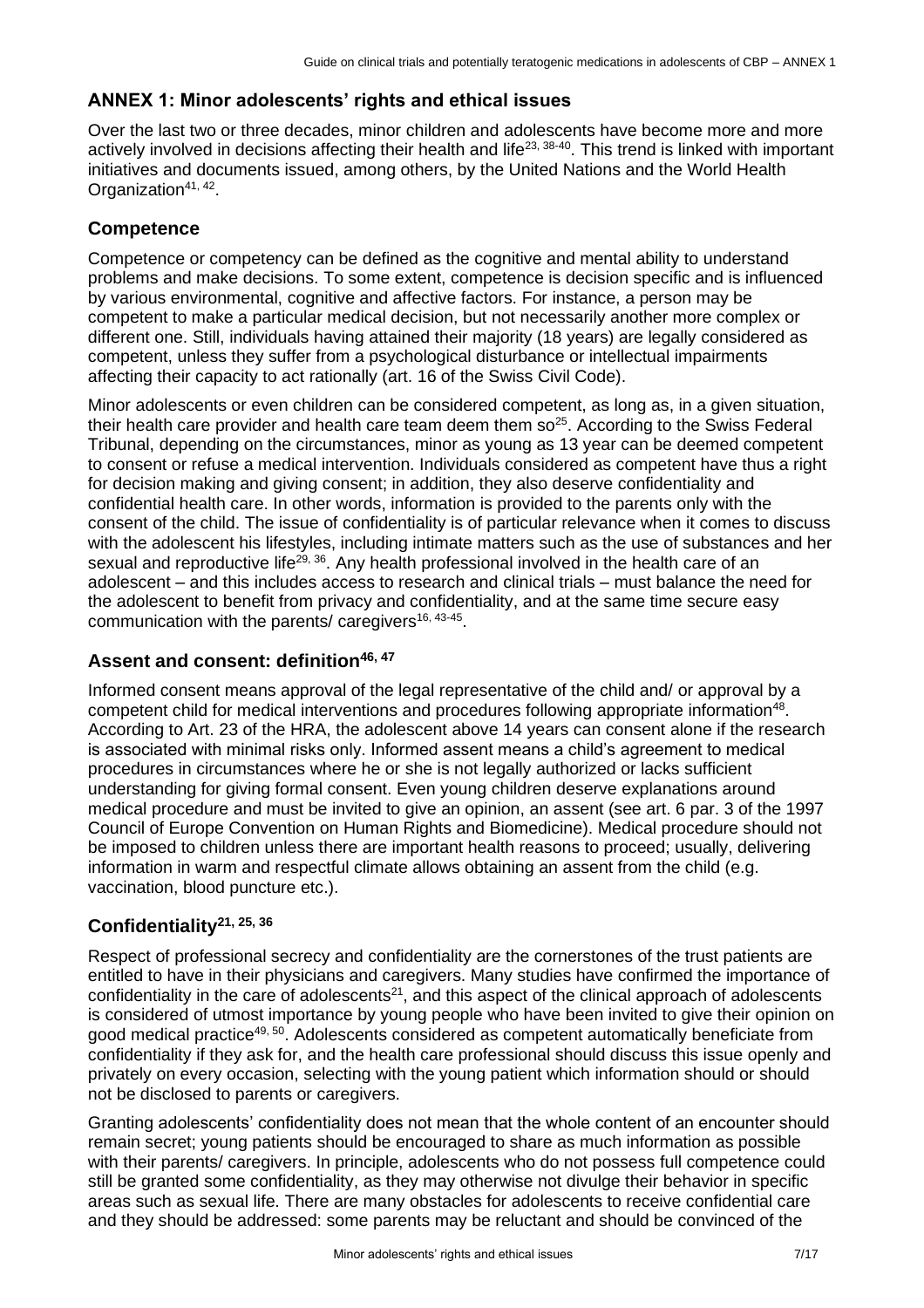importance of confidentiality and reassured that their child will be encouraged to share his main concerns. Some adolescents may not trust the health care provider; physical space and lack of privacy, lack of too vague policies, billing the consultation to the parents or insurance are all factors that need to be considered. In some instances, the parents themselves may ask the health care provider to keep some information confidential, a request that may be acceptable, even though keeping such information secret may not benefit the adolescent.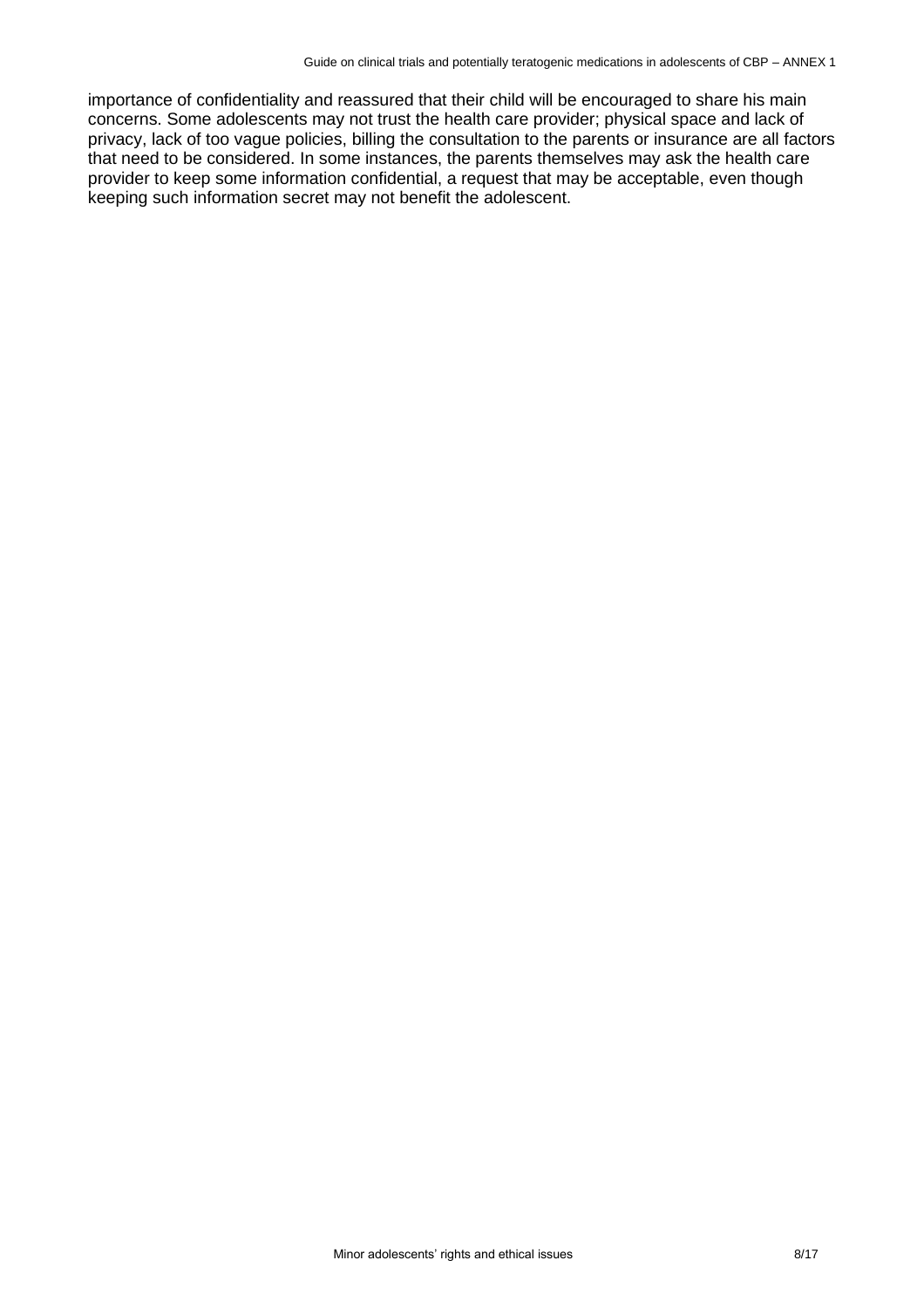# **ANNEX 2: Assessing the adolescent's competence**

The HRA sets the limit between childhood and adolescence at age 14. However, given the broad range of cognitive and affective development among children, this does not mean, in accordance with the Civil Code, that individuals younger than 14 years are not competent, nor are all individuals older necessarily competent in all situations. The assessment of adolescent competence/ decision-making capacity is a process that should be carefully conducted, often over more than one encounter<sup>8</sup>.

The following procedure<sup>8</sup> is derived from the recent publication of the Swiss Academy of Medical Sciences<sup>53</sup> and derived from the seminal work of Grisso and Appelbaum<sup>51, 52</sup>.

Firstly, it needs to establish an empathetic and trustful relationship with the adolescent: indeed, a safe climate and good communication with clear explanation and feedback (e.g. "informed" consent) improves any child or adolescent's competence<sup>24, 38</sup>. It is often useful to include – with the adolescent's consent – other health care providers, relatives, peers, teachers or social and mental health professionals in the appraisal of the adolescent's cognitive and mental health development. It is as well crucial to keep control of coercion and other social forces that influence decision making, such as, for instance, parents who insist on being present on all occasions and exerting pressure on the adolescent in adopting their views.

The assessment of competence is a deliberative stepwise appraisal process, including:

# **Assess the adolescent's understanding of the different facets of the situation**

Information regarding the different clinical facets of the situation or disease or issue should be delivered by the health care provider in a simple, accessible language and should be comprehensive. It is useful to ask the adolescent to interpret what he has understood, including the nature of the condition or decision to make and its various options.

#### **Evaluate the adolescent's reasoning about his/ her present situation, health condition and the therapeutic options**

At this stage, the person in charge of the assessment explores the way the young patient applies logic to clarify information, verify facts, justifies change or persistence in opinions and beliefs based on newly acquired or existing information. Questions can be asked such as

- "What would happen if a boy asks you to engage in sexual exchanges?"
- "What makes you think that you can consistently take oral contraception?"
- "Do you imagine that you could require from a boy to use a condom?
- "What would happen if your parents know that you have sex?"

It is also worth to explore how the adolescent feels about his parents' or relative's views and preferences, and how these opinions would affect his behaviour and choice.

#### **Gauge the adolescent's thinking on various options**

The young patient is asked to balance the respective risks and benefits of decisions to be made. A specific difficulty of young adolescents is to foresee the long-term consequences of any choice, as the capacity to reason in an abstract and long-term perspective may be hampered due to neurodevelopmental limitations<sup>53</sup>. It is for instance difficult for a 15 years old pregnant teenager to imagine what her life with a baby may look like within two or three years. At this stage, the person in charge of the evaluation must be very careful in accompanying the adolescent in the progression of her understanding of the situation:

- "Can you explain why you think that this option is better than the other one?"
- "Can you compare these two options and list the risks and benefits linked with each and which risks and benefits are, for your future, the most important in making a decision?"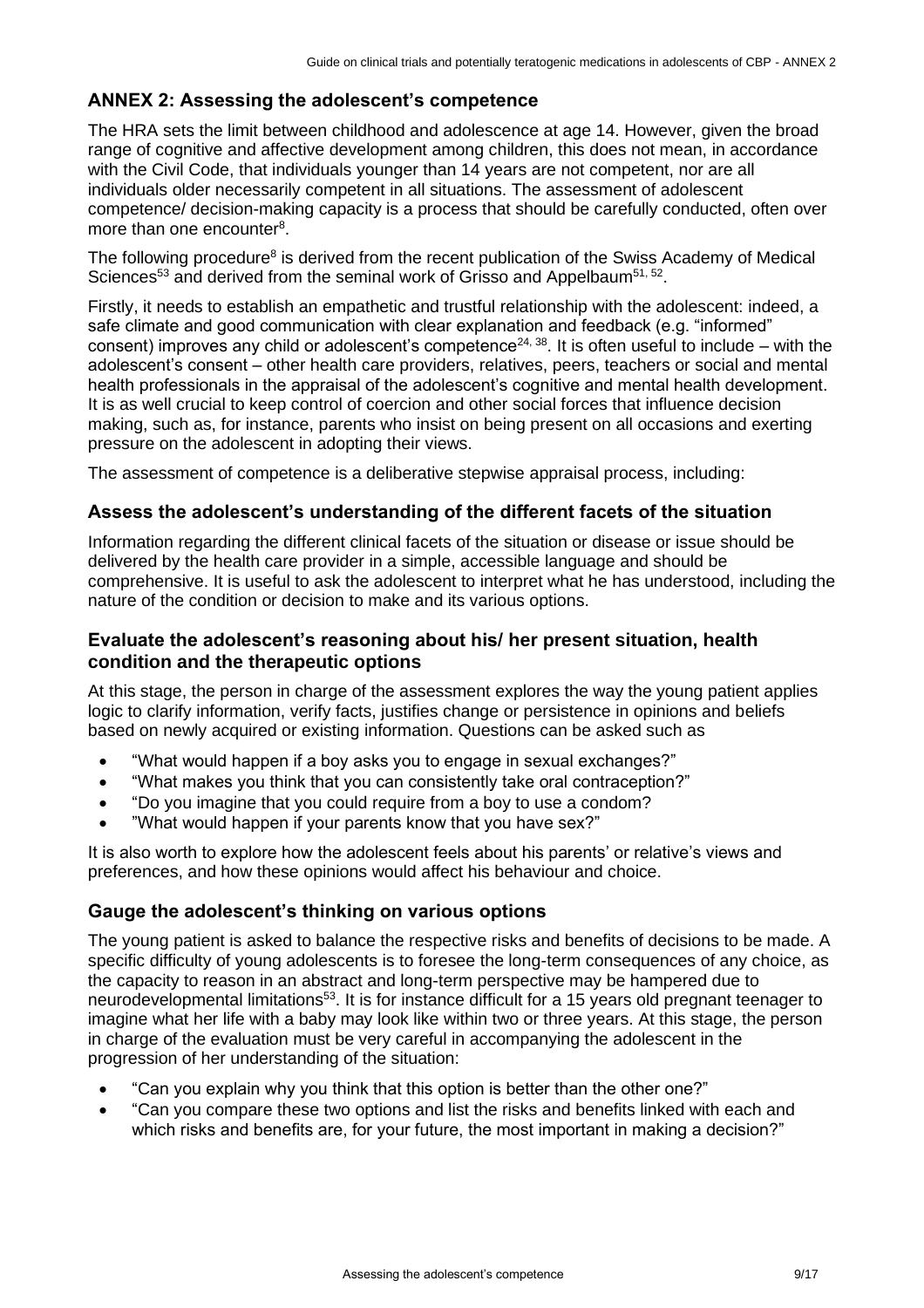#### **Make sure that the adolescent is able to express a choice, to decide**

After this careful, respectful systematic deliberation, the adolescent is asked to express a choice and to justify it in the light of the discussions that have taken place. In some instances, especially among younger adolescents, the evaluation may lead the professional in charge with the feeling that the patient does not understand the potential consequences of the various options and does not display the required level of reasoning to be granted full competence; the health professional should thus convince the adolescent that the information should be shared with the parents. In addition, there are circumstances in which, even if the adolescent understands well all issues and options related to the situation, and has good reasoning capacities, he may feel himself unable to make a decision and consequently not be granted full decision-making capacity.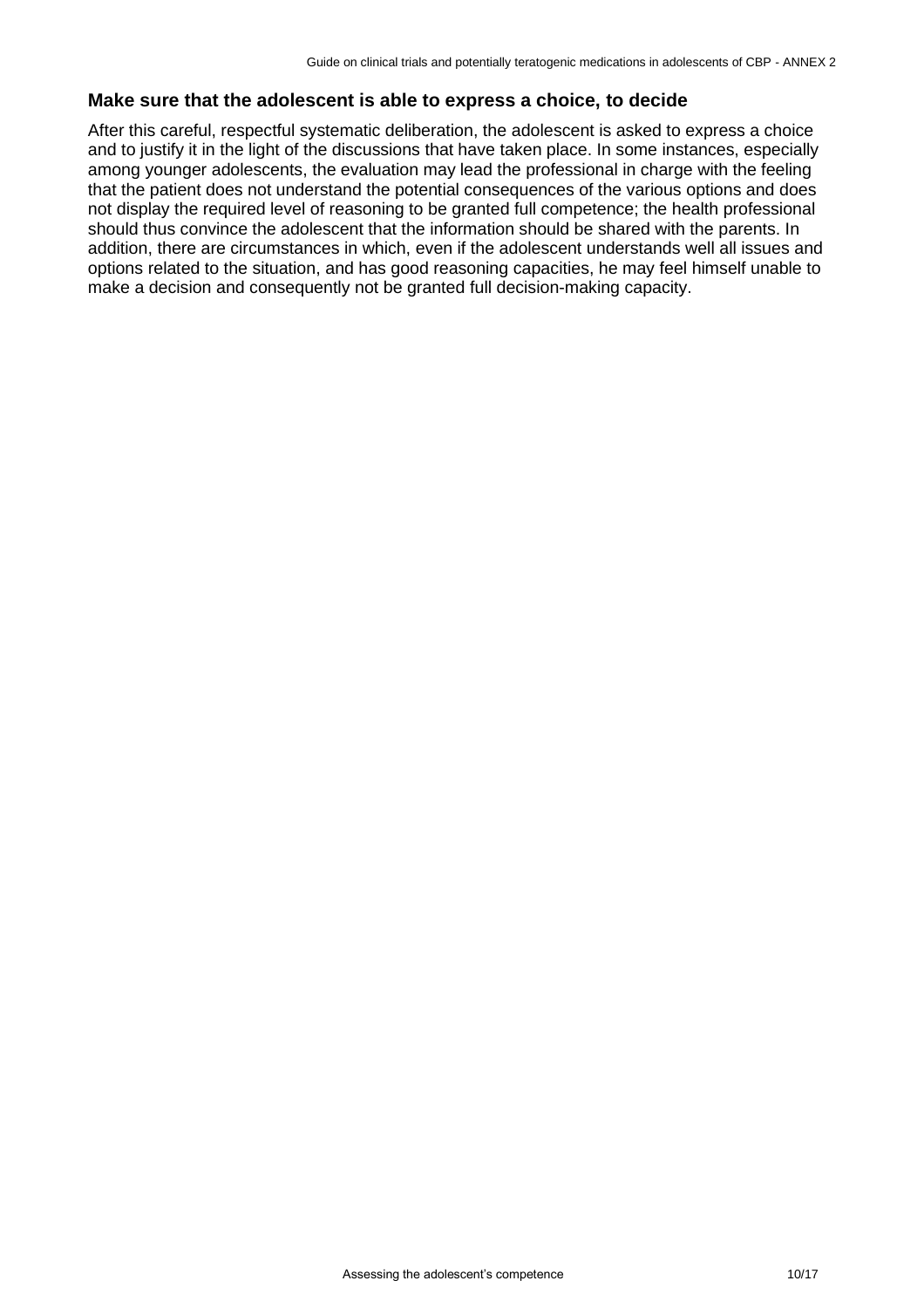#### **ANNEX 3: Review of the adolescent's lifestyles: the HEEADSSS approach<sup>29</sup>**

For teenagers, a psychosocial review of systems is at least as important as the physical examination. The approach using the HEEADSSS acronym facilitates the assessment of the *adolescents' functioning and lifestyles*.

HEEADSSS stands for **H**ome environment, **E**ducation and employment, **E**ating, peer-related **A**ctivities, **D**rugs, **S**exuality, **S**uicide/ depression, and **S**afety from injury and violence.

Generally, it is preferable to conduct the psychosocial interview when the adolescent is relatively well, under low-stress conditions. Before attempting to review the adolescent's lifestyles, it is important to gather first the information related directly to the more or less urgent complaint or reason for visit. The basic screening interview is designed to be reasonably rapid — otherwise it would not be an efficient tool.

With practice, its content can be covered in around 20 minutes; but in some instances, it can be conducted over several encounters. It is as well crucial to leave the teen adequate time to reflect on the question asked or to tell his or her own story. In addition, the health care provider should not only record the answers, but also provide advices when the adolescent asks for information or discloses a problematic situation or behavior (e.g. depression, unsafe sex, binge drinking episodes, violence etc.).

The use of motivational interviewing is helpful: instead of delivering moralizing messages or just asking the adolescent to change behavior, it is useful to explore *with him or her* how he/ she would himself/ herself address the problem. The discussion should lead to a common, shared view as how to proceed. The extent to which parents should be involved must be debated with the adolescent, who has the right to keep some information confidential if he/ she is considered competent, and as long as his/ her health or life is not heavily menaced (e.g. abuse, suicidal project).

The interest of the HEEADSSS approach is that it starts with questions that are usually enjoyable, about friends, activities, and the last section that is covered is tackling issues that are more sensitive. While asking questions, it is always important to inquire not only on problems, but as well on resources (e.g. connectedness with family & friends, activities the adolescent feels proud about, or that are successful, responsibilities taken in the everyday life, etc.).

#### **Examples of useful questions**

The type of questions used must be tailored to the adolescent's age and developmental stage.

**H**ome: Who lives with you? Do you have your own room? What are relationships like at home? To whom are you closest at home?

**E**ducation and employment: What do you like mostly while being at school? Tell me about your friends at school? What are your favourite subjects at school? How are your grades? What are your future education, employment plans/ goals?

**E**ating: What do you like and not like about your body? Have there been any recent changes in your weight? Have you dieted in the last months? How? How often? What do you think would be a healthy diet? How does that compare to your current eating patterns? Do you worry about your weight? How often?

**A**ctivities: What are your favourite activities hobby? What do you and your friends do for fun? (with whom, where, and when?); What do you and your family do for fun? (with whom, where, and when)? Do you have a "best" trusted friend around? How do you get along with your mates? How much exercise do you get in an average day or week? How much time do you spend on screen/ internet, and for which purpose?

*Drugs*: Do any of your friends use tobacco, alcohol or other drugs? What about you? If you do smoke, how do you feel about it? Have you ever foreseen to quit? If you drink alcohol, would you allow us to discuss it: how often, on what circumstances? Did you ever get drunk? Same kind of questions for cannabis or other illegal drugs.

*Sexuality*: How would you define your gender affiliation? Your sexual orientation? Have you ever been in a romantic relationship? If you agree, tell me about your sex life; What does the term "safer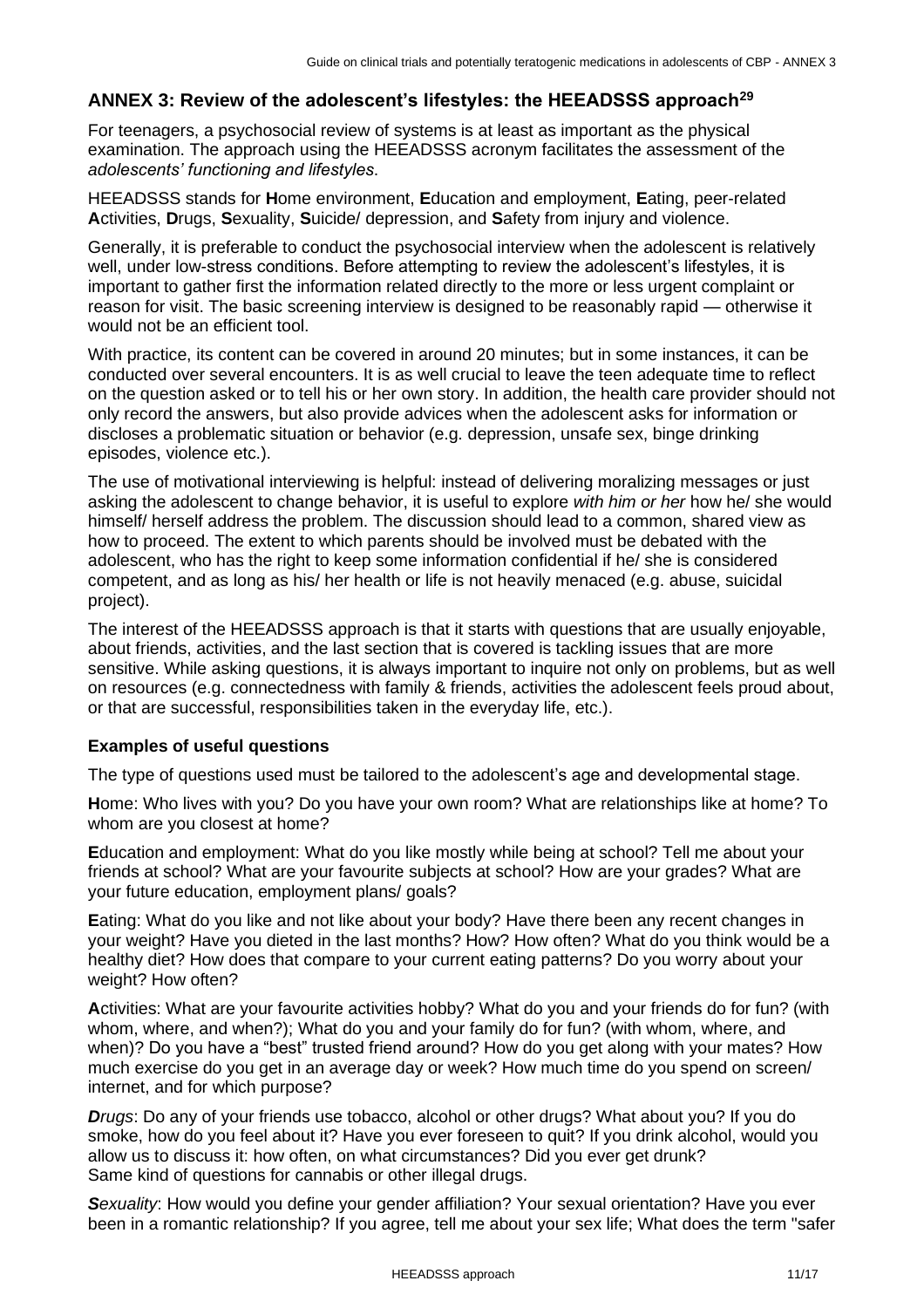sex" mean to you? Are you interested in boys? Girls? Both? Have you ever been forced or pressured into doing something sexual that you didn't want to do? If you do not engage currently in any sexual experience, how do you foresee your future in this respect?

*Suicide and depression:* Are you often anxious? What makes you anxious? Do you feel sad or down more than usual? Do you find yourself crying more than usual? Are you "bored" or tired all the time? Does it seem that you have lost interest in things that you used to really enjoy? Do you find yourself spending less and less time with friends? Are you having trouble getting to sleep? Have you thought a lot about hurting yourself or someone else? Have you ever thought of committing suicide? Alternatively, even attempted?

*Safety*: Have you ever been seriously injured? How? How about anyone else you know? Do you always wear a seatbelt in the car/ use a helmet while biking or using a motorbike or while snowboarding? Have you ever ridden with a driver who was drunk or high? Is there violence around you? Have you ever been physically or sexually abused?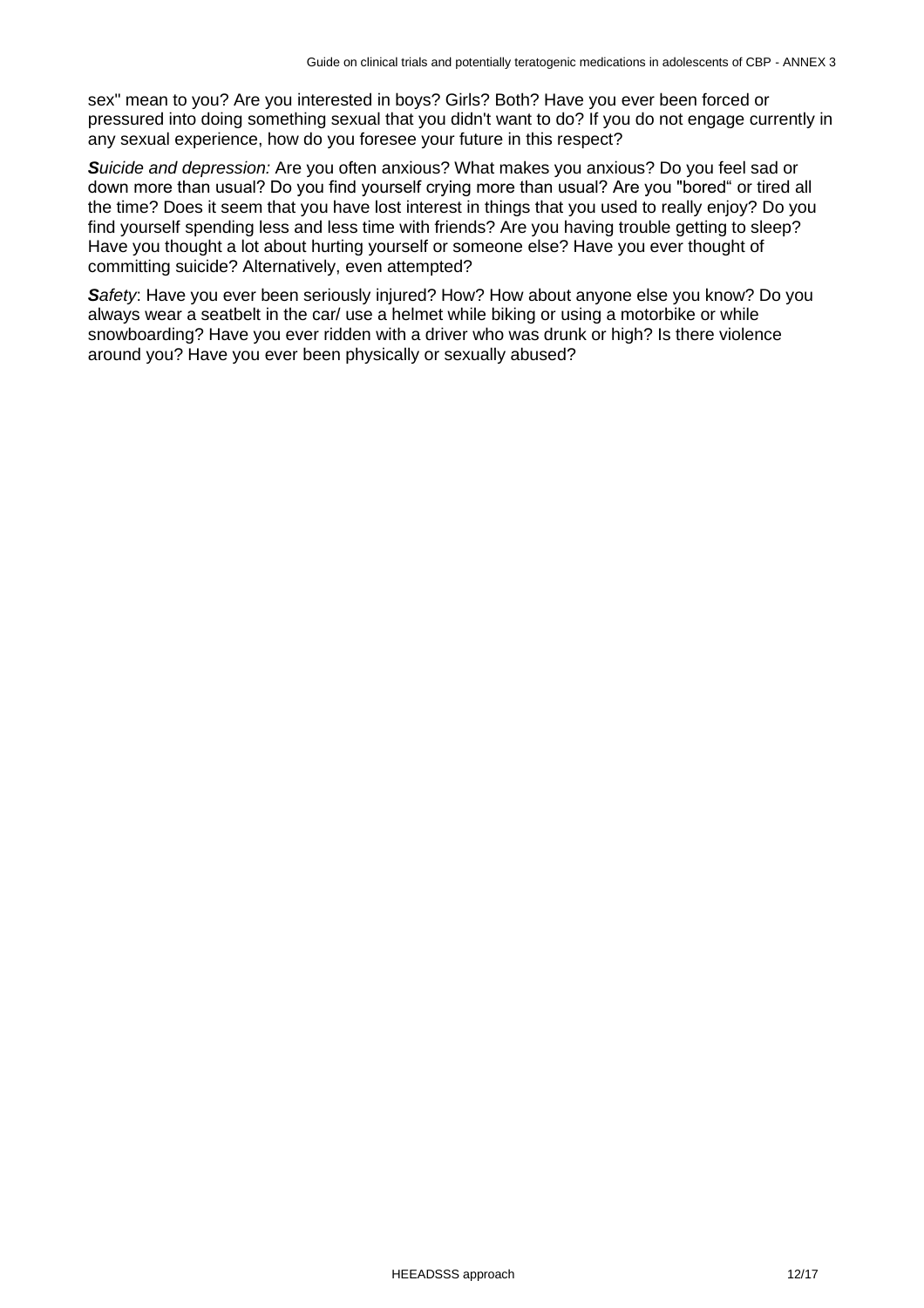# **ANNEX 4: References**

- 1. European Medicines Agency. *ICH guideline M3(R2) on non-clinical safety studies for the conduct of human clinical trials and marketing authorisation for pharmaceuticals*. 2009. London: European Medicines Agency.
- 2. Kleist P, Driessen S and Gervasoni P. *Leitlinie zur Forschung mit gesunden Kindern und Jugenlichen*. 2017. Bern: Swissethics.
- 3. Modi N, Vohra J, Preston J, et al. Guidance on clinical research involving infants, children and young people: an update for researchers and research ethics committees. *Arch Dis Child* 2014; 99: 887-891. 2014/06/11. DOI: 10.1136/archdischild-2014-306444.
- 4. World Health Organization. *Guidance on ethical considerations in planning and reviewing research studies on sexual and reproductive health in adolescents*. 2018. Geneva: World Health Organization.
- 5. World Health Organization. *WHO recommendations on adolescent sexual and reproductive health and rights*. 2018. Geneva: World Health Organization.
- 6. Larcher V. Developing guidance for checking pregnancy status in adolescent girls before surgical, radiological or other procedures. *Arch Dis Child* 2012; 97: 857-860. Comment Editorial 2012/08/04. DOI: 10.1136/archdischild-2012-302016.
- 7. Mack JW and Joffe S. Communicating about prognosis: ethical responsibilities of pediatricians and parents. *Pediatrics* 2014; 133 Suppl 1: S24-30. DOI: 10.1542/peds.2013-3608E.
- 8. Michaud PA, Blum RW, Benaroyo L, et al. Assessing an Adolescent's Capacity for Autonomous Decision-Making in Clinical Care. *The Journal of adolescent health : official publication of the Society for Adolescent Medicine* 2015; 57: 361-366. 2015/08/19. DOI: 10.1016/j.jadohealth.2015.06.012.
- 9. Whittle A, Shah S, Wilfond B, et al. Institutional review board practices regarding assent in pediatric research. *Pediatrics* 2004; 113: 1747-1752. 2004/06/03.
- 10.Coleman L and Coleman J. The measurement of puberty: a review. *Journal of adolescence* 2002; 25: 535- 550. 2002/09/18. DOI: S014019710290494X [pii].
- 11.Tanner J. *Growth at Adolescence*. 2nd. ed. Oxford: Blackwell Scientific Publ, 1962.
- 12.Berg-Kelly K and Erdes L. Self-assessment of sexual maturity by mid-adolescents based on a global question. *Acta paediatrica* 1997; 86: 10-17.
- 13.Barrense-Dias Y, Akre C, Berchtold A, et al. *Sexual health and behavior of young people in Switzerland.* 2018. Lausanne: IUMSP Institut universitaire de médecine sociale et préventive.
- 14.Chong LSH, Kerklaan J, Clarke S, et al. Experiences and Perspectives of Transgender Youths in Accessing Health Care: A Systematic Review. *JAMA pediatrics* 2021; 175: 1159-1173. 2021/07/20. DOI: 10.1001/jamapediatrics.2021.2061.
- 15.Voss RV and Simons L. Supporting the Health of Transgender and Gender-Diverse Youth in Primary Care Settings. *Prim Care* 2021; 48: 259-270. 2021/05/15. DOI: 10.1016/j.pop.2021.02.003.
- 16.Sanci LA, Sawyer SM, Kang MS, et al. Confidential health care for adolescents: reconciling clinical evidence with family values. *Med J Aust* 2005; 183: 410-414.
- 17.Steinberg L. *Age of Opportunity: Lessons from the New Science of Adolescence*. New-York: Houghton MifflinHarcourt Publ Comp, 2014, p.266.
- 18.Steinberg L and Morris AS. Adolescent development. *Annual review of psychology* 2001; 52: 83-110. DOI: 10.1146/annurev.psych.52.1.83.
- 19.Suris JC, Michaud PA, Akre C, et al. Health risk behaviors in adolescents with chronic conditions. *Pediatrics* 2008; 122: e1113-1118. 2008/11/04. DOI: 10.1542/peds.2008-1479.
- 20.Suris JC, Michaud PA and Viner R. The adolescent with a chronic condition. Part I: developmental issues. *Arch Dis Child* 2004; 89: 938-942. 2004/09/24. DOI: 10.1136/adc.2003.045369.
- 21.Pampati S, Liddon N, Dittus PJ, et al. Confidentiality Matters but How Do We Improve Implementation in Adolescent Sexual and Reproductive Health Care? *The Journal of adolescent health : official publication of the Society for Adolescent Medicine* 2019; 65: 315-322. 2019/06/23. DOI: 10.1016/j.jadohealth.2019.03.021.
- 22.World Health Organization. *Children's rights in primary health care. Assessment and improvement Tool for Children and Adolescents aged 12-18*. 2015. Copenhagen: World Health Organization.
- 23.Alderson P. Competent children? Minors' consent to health care treatment and research. *Soc Sci Med* 2007; 65: 2272-2283. Review 2007/09/15. DOI: 10.1016/j.socscimed.2007.08.005.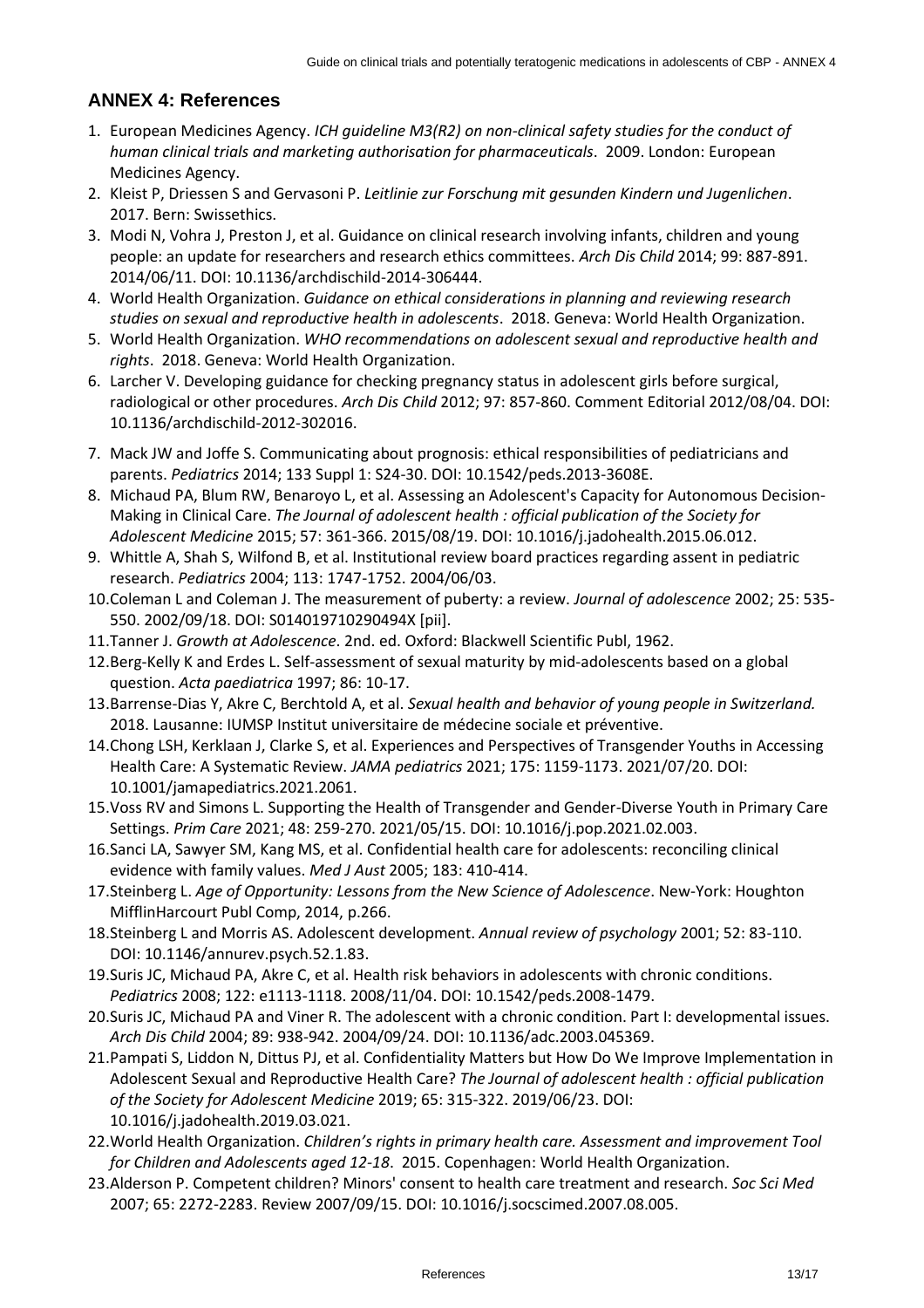- 24.Alderson P, Sutcliffe K and Curtis K. Children's competence to consent to medical treatment. *The Hastings Center report* 2006; 36: 25-34. Research Support, Non-U.S. Gov't 2007/02/07.
- 25.Larcher V. Consent, competence, and confidentiality. *BMJ* 2005; 330: 353-356.
- 26.Burke TM, Abramovitch R and Zlotkin S. Children's understanding of the risks and benefits associated with research. *Journal of medical ethics* 2005; 31: 715-720. Research Support, Non-U.S. Gov't 2005/12/02. DOI: 10.1136/jme.2003.003228.
- 27.Gibson BE, Stasiulis E, Gutfreund S, et al. Assessment of children's capacity to consent for research: a descriptive qualitative study of researchers' practices. *Journal of medical ethics* 2011; 37: 504-509. 2011/06/04. DOI: 10.1136/jme.2010.040097.
- 28.Massimo LM, Wiley TJ and Casari EF. From informed consent to shared consent: a developing process in paediatric oncology. *The lancet oncology* 2004; 5: 384-387. 2004/06/03. DOI: 10.1016/S1470- 2045(04)01496-2.
- 29.Goldenring JM and Rosen D. Getting into adolescent heads: an essential update. *Contemp pediatr* 2004; 21: 64-80.
- 30.Jaccard J and Levitz N. Counseling adolescents about contraception: towards the development of an evidence-based protocol for contraceptive counselors. *The Journal of adolescent health : official publication of the Society for Adolescent Medicine* 2013; 52: S6-13. Research Support, U.S. Gov't, P.H.S. Review 2013/04/03. DOI: 10.1016/j.jadohealth.2013.01.018.
- 31.Coles CB and Shubkin CD. Effective, recommended, underutilized: a review of the literature on barriers to adolescent usage of long-acting reversible contraceptive methods. *Current opinion in pediatrics* 2018; 30: 683-688. 2018/07/22. DOI: 10.1097/MOP.0000000000000663.
- 32.Diserens C, Quach A, Mathevet P, et al. Adolescents' contraception continuation in Switzerland: a prospective observational study. *Swiss Med Wkly* 2017; 147: w14504. 2017/10/19. DOI: 10.4414/smw.2017.14504.
- 33.Jacot-Guillarmod M and Diserens C. Contraception chez les adolescentes. *Swiss Medical Forum* 2019; 19: 354–360. 2017/10/19. DOI: 10.4414/smw.2017.14504.
- 34.Pienkowski C and Cartault A. [Contraception for adolescent : CNGOF Contraception guidelines]. *Gynecol Obstet Fertil Senol* 2018; 46: 858-864. 2018/11/06. DOI: 10.1016/j.gofs.2018.10.034.
- 35.Clinical Trial Facilitating Group CTFG. *Recommendations related to contraception and pregnancy testing in clinical trials*. 2014. Langen, Germany: Clinical TrialFacilitating Group CTFG.
- 36.Cook RJ, Erdman JN and Dickens BM. Respecting adolescents' confidentiality and reproductive and sexual choices. *International journal of gynaecology and obstetrics: the official organ of the International Federation of Gynaecology and Obstetrics* 2007; 98: 182-187.
- 37.Narring F. Adolescent Pregnancy in Switzerland. In: Springer (ed) *International Handbook of Adolescent Pregnancy*. Heidelberg: Springer, 2014, pp.pp 599-604.
- 38.Alderson P, Sutcliffe K and Curtis K. Children as partners with adults in their medical care. *Arch Dis Child* 2006; 91: 300-303. Multicenter Study Research Support, Non-U.S. Gov't 2006/01/10. DOI: 10.1136/adc.2005.079442.
- 39.Zdunek K, Alma M, Van Til J, et al. Listening to Young People. In: Blair M, Rigny, M, Alexander, D (ed) *Issues and opportunities in primary health care for children in Europe*. Bingley, UK: Emerald Publishing Limited, 2019, pp.55-76.
- 40.Zdunek K, Rigby M, Deshpande S, et al. Child Centricity and Children's Rights. In: Blair M, Rigny, M, Alexander, D (ed) *Issues and opportunities in primary health care for children in Europe*. Bingley, UK: Emerald Publishing Limited, 2019, pp.77-98.
- 41.United Nation General Assembly. United Nation Convention on the Rights of the Child. In: Assembly UNG, (ed.). New-York1990.
- 42.World Health Organization. *Global Accelerated Action for the Health of Adolescents (AA-HA!): Guidance to Support Country Implementation*. 2017. Geneva: World Health Organization.
- 43.Duncan RE and Sawyer SM. Respecting adolescents' autonomy (as long as they make the right choice). *The Journal of adolescent health : official publication of the Society for Adolescent Medicine* 2010; 47: 113-114. DOI: 10.1016/j.jadohealth.2010.05.020.
- 44.Michaud PA, Berg-Kelly K, Macfarlane A, et al. Addressing ethical dilemmas in the clinical care of adolescents: an international view. *Adolescent medicine: state of the art reviews* 2009; 20: 949-960, x.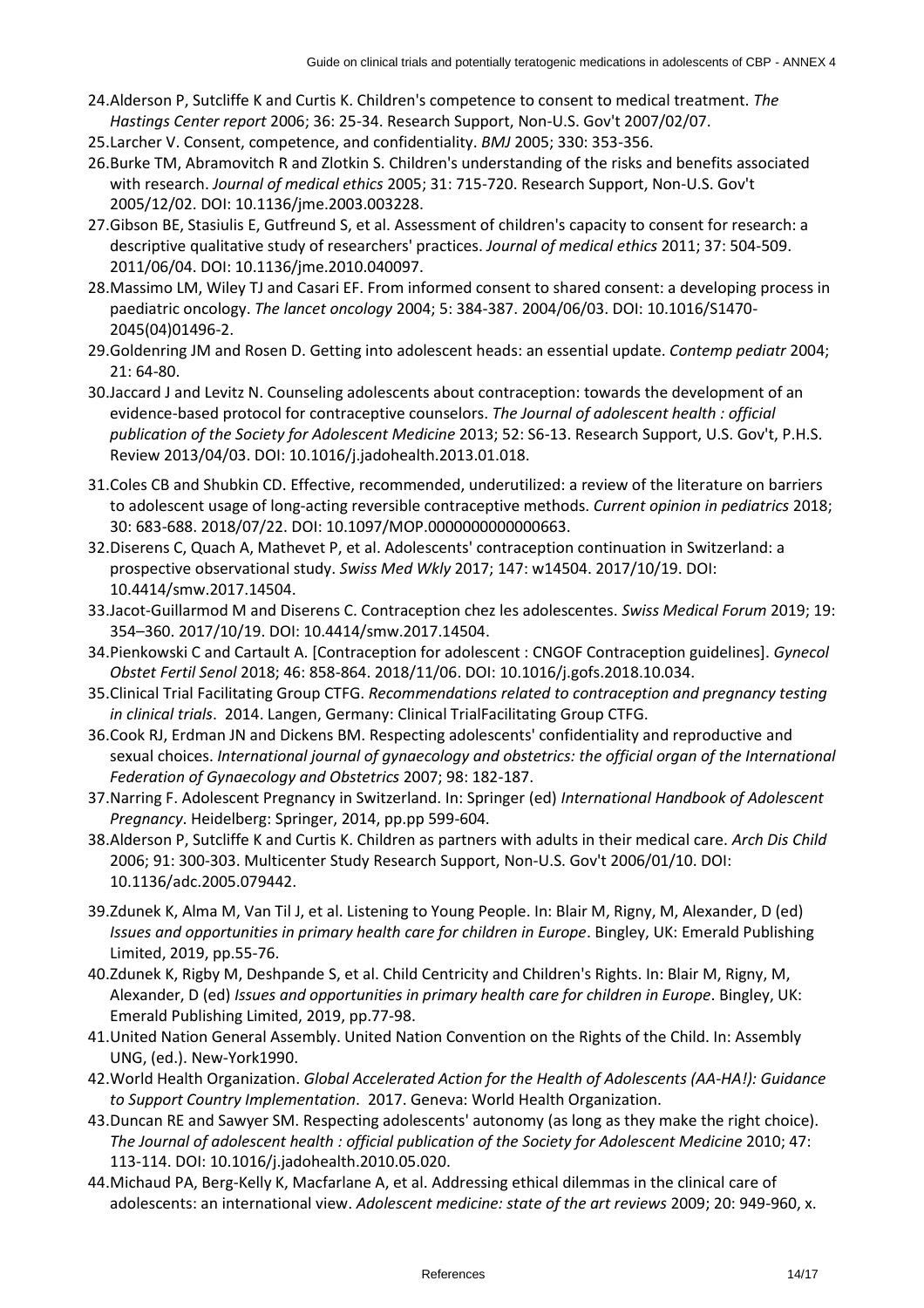- 45.Mirabaud M, Barbe R and Narring F. [Do the adolescents have medical decision-making capacity? A sensitive issue for the doctor]. *Revue medicale suisse* 2013; 9: 415-416, 418-419. 2013/03/13.
- 46.Hein IM, De Vries MC, Troost PW, et al. Informed consent instead of assent is appropriate in children from the age of twelve: Policy implications of new findings on children's competence to consent to clinical research. *BMC medical ethics* 2015; 16: 76. 2015/11/11. DOI: 10.1186/s12910-015-0067-z.
- 47.Stevens-Simon C. Assent in pediatric research. *Pediatrics* 2006; 118: 1800-1801; author reply 1801. DOI: 10.1542/peds.2006-1577.
- 48.De Lourdes Levy M, Larcher V and Kurz R. Informed consent/assent in children. Statement of the Ethics Working Group of the Confederation of European Specialists in Paediatrics (CESP). *Eur J Pediatr* 2003; 162: 629-633. 2003/07/29. DOI: 10.1007/s00431-003-1193-z.
- 49.Ambresin AE, Bennett K, Patton GC, et al. Assessment of youth-friendly health care: a systematic review of indicators drawn from young people's perspectives. *The Journal of adolescent health : official publication of the Society for Adolescent Medicine* 52: 670-681. DOI: 10.1016/j.jadohealth.2012.12.014.
- 50.Baltag V and Mathison A. *Youth-friendly health policies and services in the European Region: Sharing experiences*. 2010. Copenhagen: World Health Organization.
- 51.Grisso T, Appelbaum PS and Hill-Fotouhi C. The MacCAT-T: a clinical tool to assess patients' capacities to make treatment decisions. *Psychiatric services* 1997; 48: 1415-1419. Comparative Study Research Support, Non-U.S. Gov't 1997/11/14.
- 52.Grisso T and Vierling L. Minors' consent to treatment: a developmental perspective. *Professional psychology* 1978; 9: 412-427. 1978/08/01.
- 53.Giedd JN. The teen brain: insights from neuroimaging. *The Journal of adolescent health : official publication of the Society for Adolescent Medicine* 2008; 42: 335-343. 2008/03/19. DOI: S1054- 139X(08)00075-X [pii]10.1016/j.jadohealth.2008.01.007.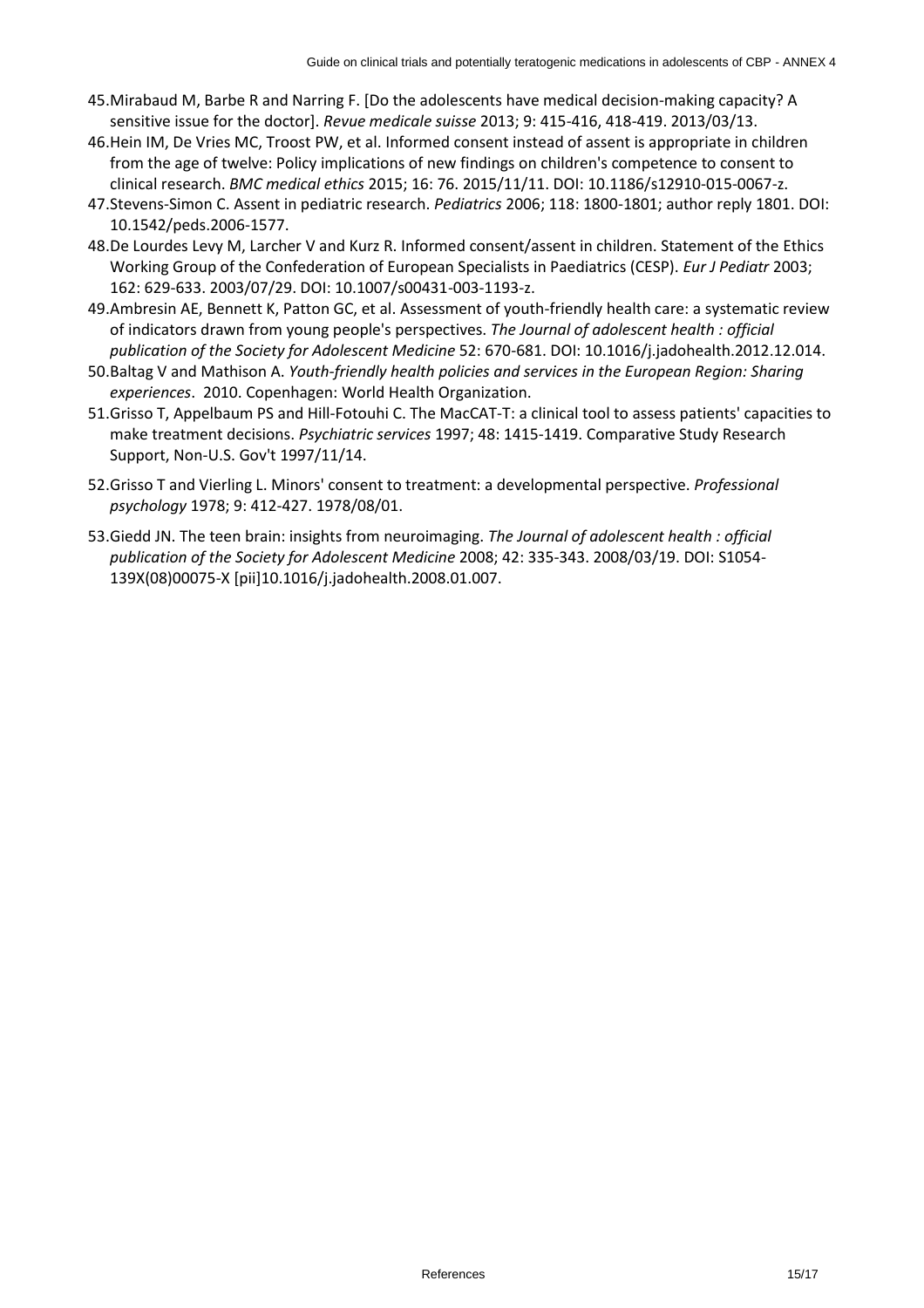# **ANNEX 5: Tanner stages (adapted from Tanner J, 196211)**